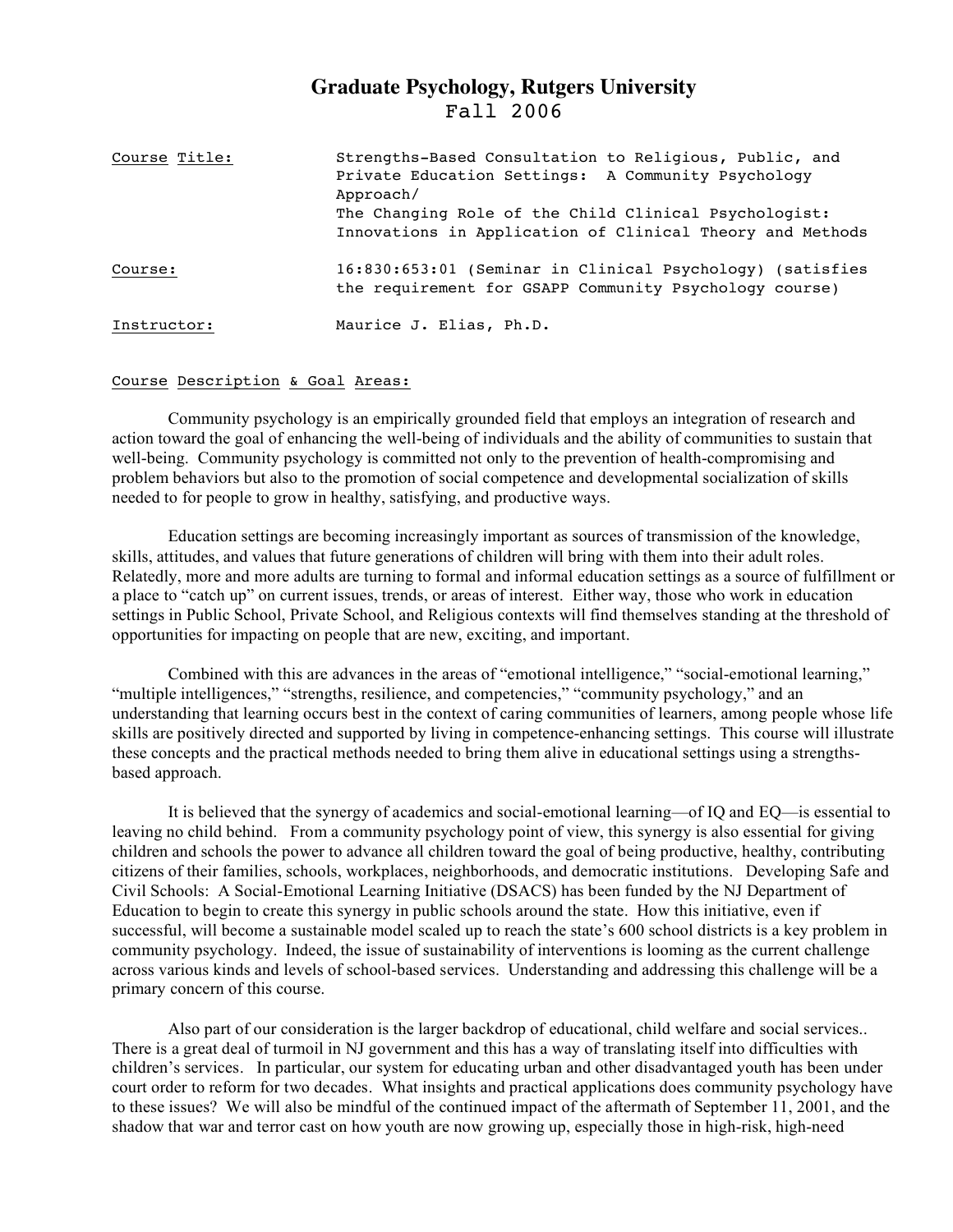communities. What does community psychology have to say about this? The impact of media, ethnic issues, and family organization also will be part of our considerations. These reflect a changed context for psychologists and other professionals who work with children and adolescents.

The core reading for the course will be the new text, **Community Psychology: Linking Individuals and Communities**, which is based on the key concepts of ecology, context, citizen participation, support and coping, risk and resilience, prevention of problem behaviors and promotion of competence, empowerment, diversity, and community change. It takes the perspective of Community Psychology, the branch of psychology most closely associated with how our society produces competent or dysfunctional citizens. It is especially concerned with the socialization institutions through which our children and youth pass (such as schools and families) and with the systems we have set up to help people when they have difficulties. Our focus in this course will be on educational settings and the ecological surround that impacts so strongly on their effectiveness. Rather than focus on a conceptual understanding of the field of community psychology, as outlined in the text, our emphasis will be on applying the concepts of community psychology to understand and inform key situations and decisions relating to the various topic areas noted earlier. These decisions are driven by political, economic, and media forces and are not waiting for psychologists' or other professionals' input. How do apply our knowledge and skills in such a fluid context?

We also will read **The Educator's Guide to Emotional Intelligence and Academic Achievement: Social-Emotional Learning in the Classroom**, examine web sites, and look at other readings selected according to the interests of the course participants. Course participants will also become familiar with the operation of CASEL, the Collaborative for Academic, Social, and Emotional Learning, and the CASEL and other web sites that are the source of much energy and networking in the field, including international work. The course also involves workshops to show preventive/competence promotion interventions "in action" and build students' skills in carrying out this kind of community/preventive work.

Overall, a CASE (Citizenship and Service Education) perspective will guide the course. This focuses on the processes that lead to competence, strength, and resilience and how these are necessary if children are to grow to become productive citizens in a democracy. Learning best takes place as concepts are applied to specific environments, contexts, and needs.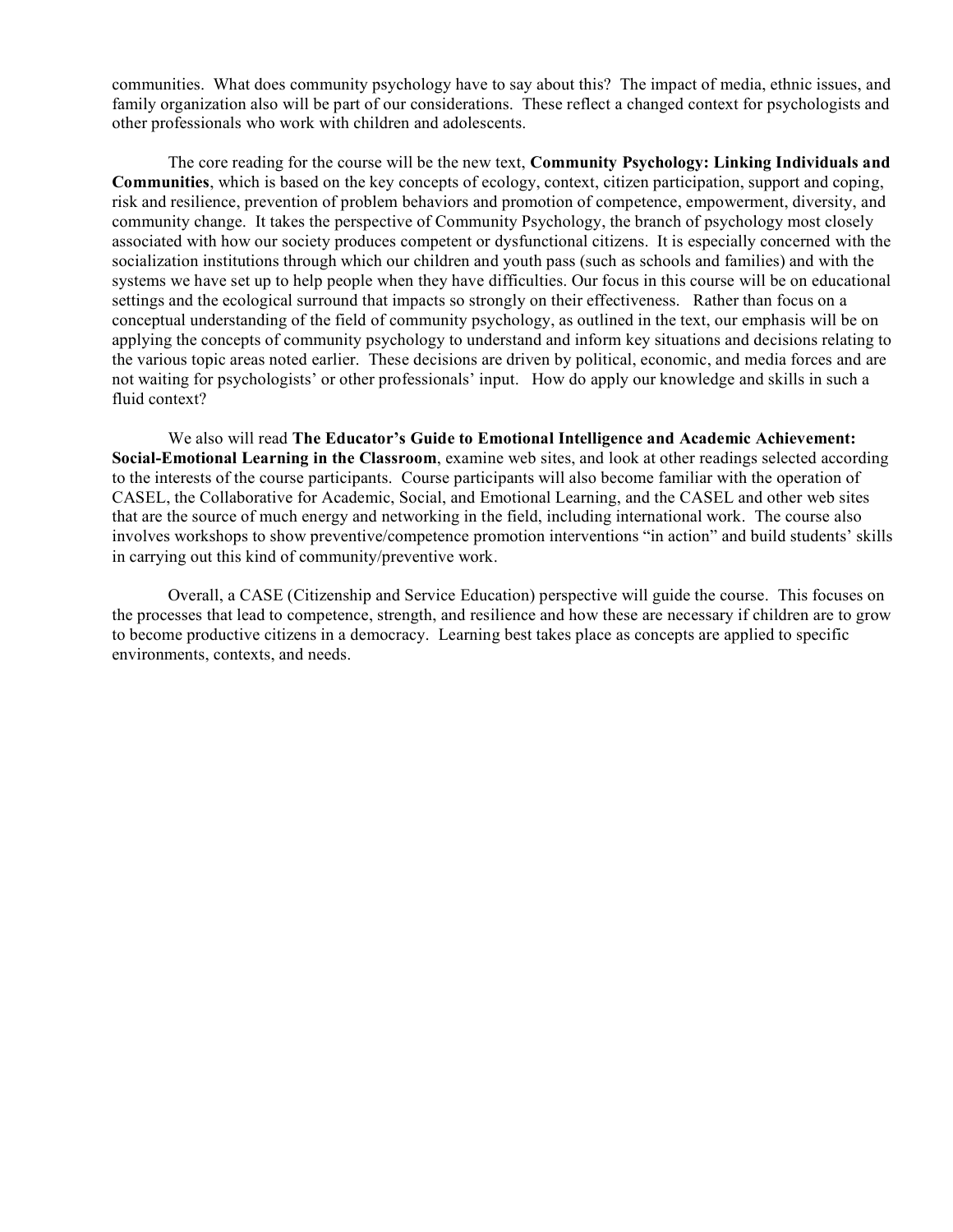## **ACADEMIC EXPECTATIONS:**

1. ATTENDANCE: Students are requested to attend all class sessions. If you cannot attend a class, PLEASE INFORM ME IN ADVANCE.

2. CLASS PARTICIPATION: Students are expected to come to class prepared to discuss and challenge the assigned readings. Many classes will include detailed text analysis and discussion of a focal article/chapter. Full involvement in class work groups is also expected.

3. COMPLETION OF ASSIGNMENTS: Students will be asked to participate in several web search assignments and lead/participate in discussions in which the web findings are analyzed with concepts, tools, and/or the related material being considered in class. This will revolve around the focal concepts of Character Education/Social-Emotional Learning, Urban Education/Abbott Schools, Implementation and Sustainability of Interventions, and Early Childhood Education. Students will use work group and class discussions as the basis for producing a disseminable "product"-- usually in the form of an "Action Letter"-- that will have social/professional impact/influence. Examples will be handed out.

4. TERM PROJECT: Each student will produce a product related to consultation to education settings, related to organizations linked to topic areas studied. In most cases, this will take the form of a consultation/intervention plan, a participant/conceptualizer problem analysis, intervention grant application, and/or policy document related to the area of educational consultation chosen. Where possible, steps toward implementation will be made, perhaps to be continued in the subsequent semester.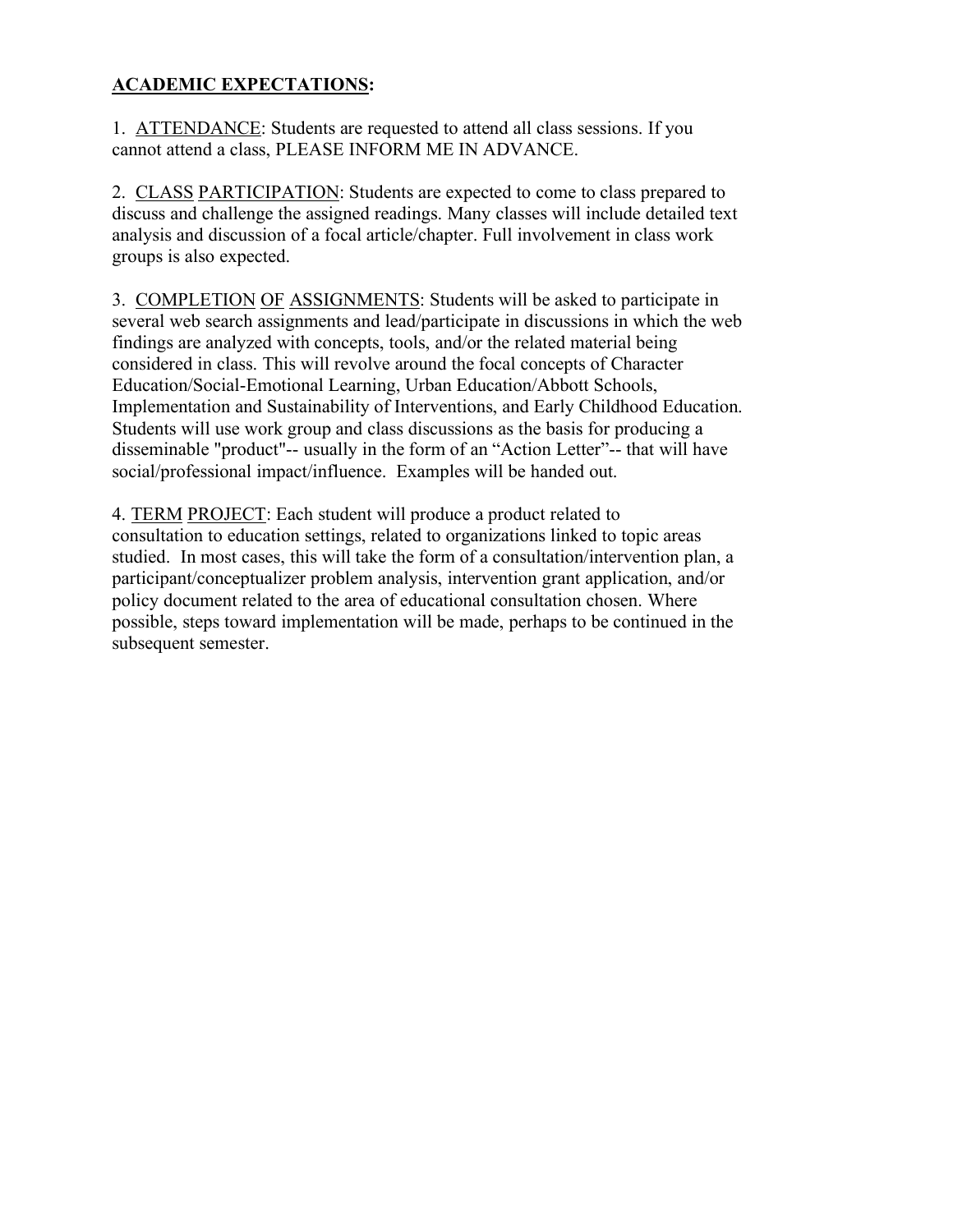| Date               | Topic                                                                                                                                                                                                                        | Readings Due                                                                                                                                 |
|--------------------|------------------------------------------------------------------------------------------------------------------------------------------------------------------------------------------------------------------------------|----------------------------------------------------------------------------------------------------------------------------------------------|
| 9/6                | CP and the Conceptualization, Design,<br>Implementation, Evaluation, and Spread<br>of Sustainable Interventions in<br>Educational Settings                                                                                   | "Lowell Housing Authority"<br>Sustainability Inquiry<br>Sarason, 2003; Kelly, 2003                                                           |
| 9/13               | The Community Psychology Perspective,<br>Participant Conceptualization, and<br>Action Planning                                                                                                                               | Dalton Ch. 1, 3, 14;<br>Kozol, 2005<br>EG2EI Ch. 1                                                                                           |
| $9/20*$            | Action/Research Methods for Community<br>Inquiry and its Application to Character<br>Ed., Social-Emotional Learning, Service<br>Learning, Health, Teacher Preparation,<br>And Vocational Competence in Schools<br>and Beyond | EG2EI Part II (entire)<br>Web sites: NJCCE, CASEL<br>Dalton pp.97-111, 125-6<br>Review Dalton Ch.2                                           |
| 9/27<br>and $10/4$ | Prevention Programs and the Concepts<br>of Risk, Stress, Coping, & Support                                                                                                                                                   | Dalton Ch. 8, 9<br>EG2EI Ch. 13, 14, 16, 18, 23                                                                                              |
|                    | Featuring:<br>"Prevention:<br>The DVD"                                                                                                                                                                                       |                                                                                                                                              |
| 10/11              | Urban Education-I<br>Explorations of Abbott vs. Burke<br>& the Ecology of Service Delivery                                                                                                                                   | Belsky, 1980; Rosado, 1986<br>Dalton Ch. 5, 6<br>Haberman articles assignment<br>Review Kozol article<br>EG2EI Ch.17, 19, 20, 21, 22, 24, 25 |
| 10/18              | Early Childhood Education and the<br>Creation of Learning Communities                                                                                                                                                        | Dalton Ch. 7<br>EG2EI Ch. 10, 11, 12<br>Summary reports from Early<br>Education Web Sites<br>Disrespecting Childhood                         |
| 10/25              | Best Practices for Safe and<br>Drug-Free Schools, School-Based<br>Prevention Program Implementation                                                                                                                          | Dalton Ch. 10, 11<br>Summary from EG2EI<br>CASEL Safe and Sound Guide<br>Weick 1984 or Sarason 1978                                          |
|                    | Featuring: GLEF, CASEL, and NEA Videos                                                                                                                                                                                       |                                                                                                                                              |
| 11/1               | Creating Sustainability/Lasting<br>Organizational Change:<br>Essential<br>Parameters & A Look at Examples                                                                                                                    | Dalton Ch. 12, 13<br>Initial Project Reports<br>Completion of Video Examples                                                                 |
| 11/8               | Sustainability in Practice<br>A Guest Lecture/Teleconference<br>on Implementation and Sustainability                                                                                                                         | EG2EI Ch. 15<br>Other readings to be assigned                                                                                                |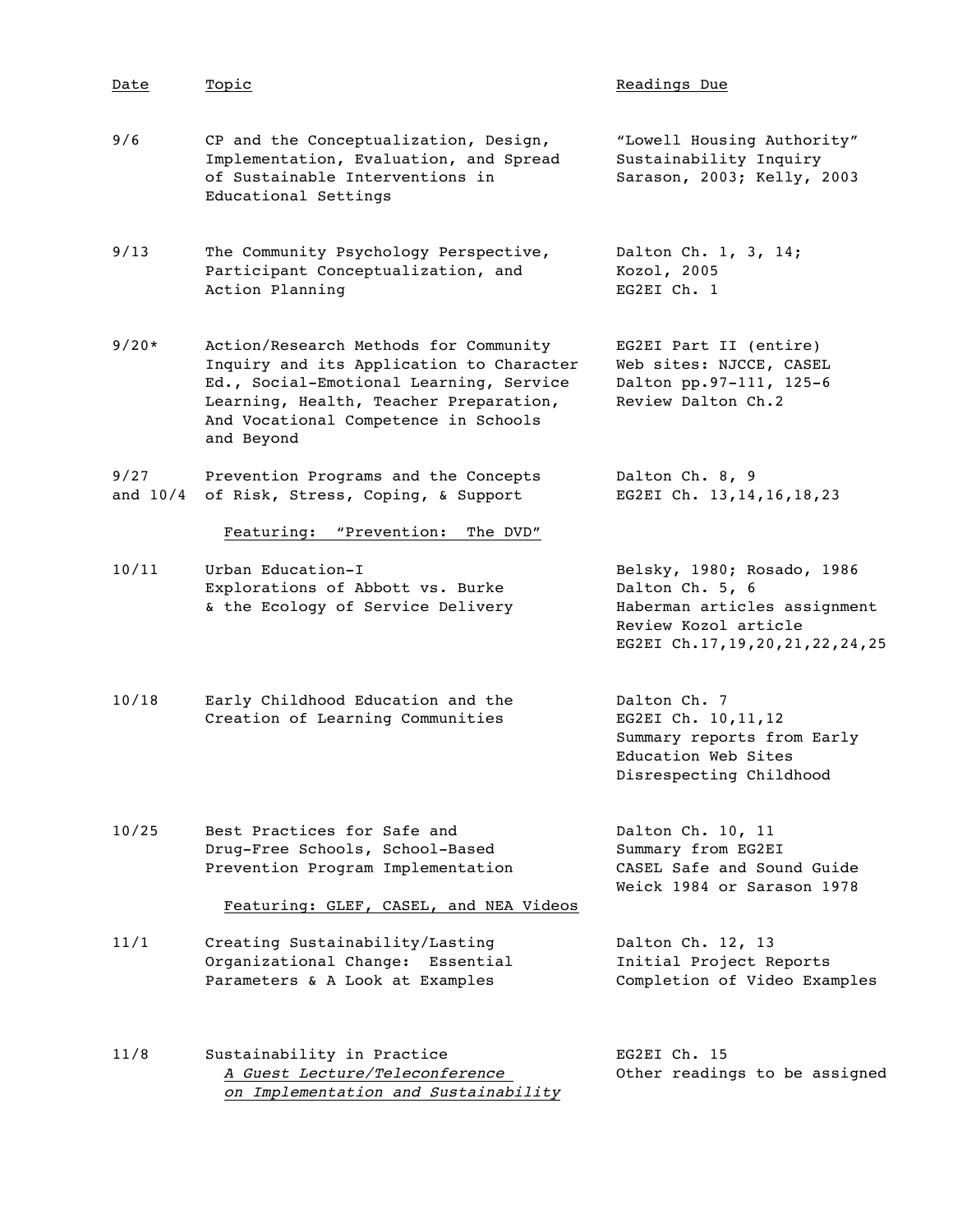- 11/29 Preliminary Project Consultations/Presentations
- 12/8 Final Project Preparations/Consultation
- 12/13\* Project Consultations, Review, Status Dalton Ch. 15 of the Field; Course Summary and Evaluation

#### Texts

- •Dalton, J., Elias, M. J., & Wandersman, A. (2006). *Community psychology: Linking individuals and communities (2nd ed..).* Belmont, CA: Wadsworth.
- Elias, M., & Arnold, H. (Eds.). *The Educator's Guide to Emotional Intelligence and Academic Achievement: Social-Emotional Learning in the Classroom*. Thousand Oaks, CA: Corwin Press.
- •Readings covering class assignments; CP Bibliography/Reading and Resource List to be provided **via E-mail;** other readings/course materials also may be distributed via e-mail.

### Required and Optional Readings

AJCP Special Issue on Oppression and Liberation:

- Potts, R. (2003). Emancipatory education versus school-based prevention in African American communities. American Journal of Community Psychology, 31 (1/2), 173-184.
- Prilleltensky, I. (2003). Understanding, resisting, and overcoming oppression: Toward psychopolitical validity. <u>American Journal of Community Psychology, 31</u> ( $1/2$ ), 195-202.
- Sonn, C., & Fisher, T. (2003). Identity and oppression: Differential responses to an in –between status. American Journal of Community Psychology, 31 (1/2), 117-128.
- Varas-Diaz, N, & Serrano-Garcia, I. (2003). The challenge of a positive self-image in a colonial context: A psychology of liberation for the Puerto Rican experience. American Journal of Community Psychology, 31 (1/2), 103-116.
- Watts, R., & Serrano-Garcia, I. (2003). The quest for a liberating community psychology: An overview. American Journal of Community Psychology, 31 (1/2), 73-78.
- Bencivenga, A., & Elias, M. J. (2003). Academic learning thrives in a caring, sharing educational community. Middle School Journal, 16 (2), 16-22.
- Biglan, A., & Smolkowski, K. (2002). The role of the community psychologist in the  $21<sup>st</sup>$  Century. Prevention and Treatment, 5(2).
- Black, M., & Krishnakumar, A. (1998). Children in low-income, urban settings: Interventions to promote mental health and well-being. American Psychologist, 53, 635-646.
- Brazelton, T. B., & Greenspan, S. (2000). The irreducible needs of children. Cambridge, MA: Perseus.
- Brown, P. M., & Elias, M. J. (2002). Character education in New Jersey schools: A status report. New Jersey Journal of Supervision and Curriculum Development, 12, 5-17.
- Collaborative for Academic, Social, and Emotional Learning (2003). Safe and Sound: An educational leader's guide to evidence-based social-emotional learning (SEL) programs. Chicago: University of Chicago/CASEL. (www.CASEL.org)
- Cowen, E. L. (1991). In pursuit of wellness. American Psychologist, 46 (4), 404-408.
- Dudley-Marling, C., Jackson, J., & Patel, L. (2006) Disrespecting childhood, *Phi Delta Kappan, 87* (10), 748-755.
- Durlak, J. (2003). Effective prevention and health promotion programming. In T. Gullotta & M. Bloom (Eds.),
- Encyclopedia of primary prevention and health promotion (pp. 61-68). New York: Kluwer. Fredericks, L. (2003). Making the case for social-emotional learning and service learning. Denver, CO:
- Education Commission of the States, www.ecs.org/clc.
- Haberman, M. (1991). The pedagogy of poverty versus good teaching. *Phi Delta Kappan*, *73*(4), 290-294
- Haberman, M. (2004). Urban education the state of urban schooling at the start of the 21st century. http://www.educationnews.org/urban-education-the-state-o-furb.htm.
- Kelly, J. G. (2003). Science and community psychology: Social norms for pluralistic inquiry. American Journal of Community Psychology, 31 (3/4), 213-218.
- Kozol, J. (2005). Apartheid in America? *Phi Delta Kappan, 87* (4), 264-275.